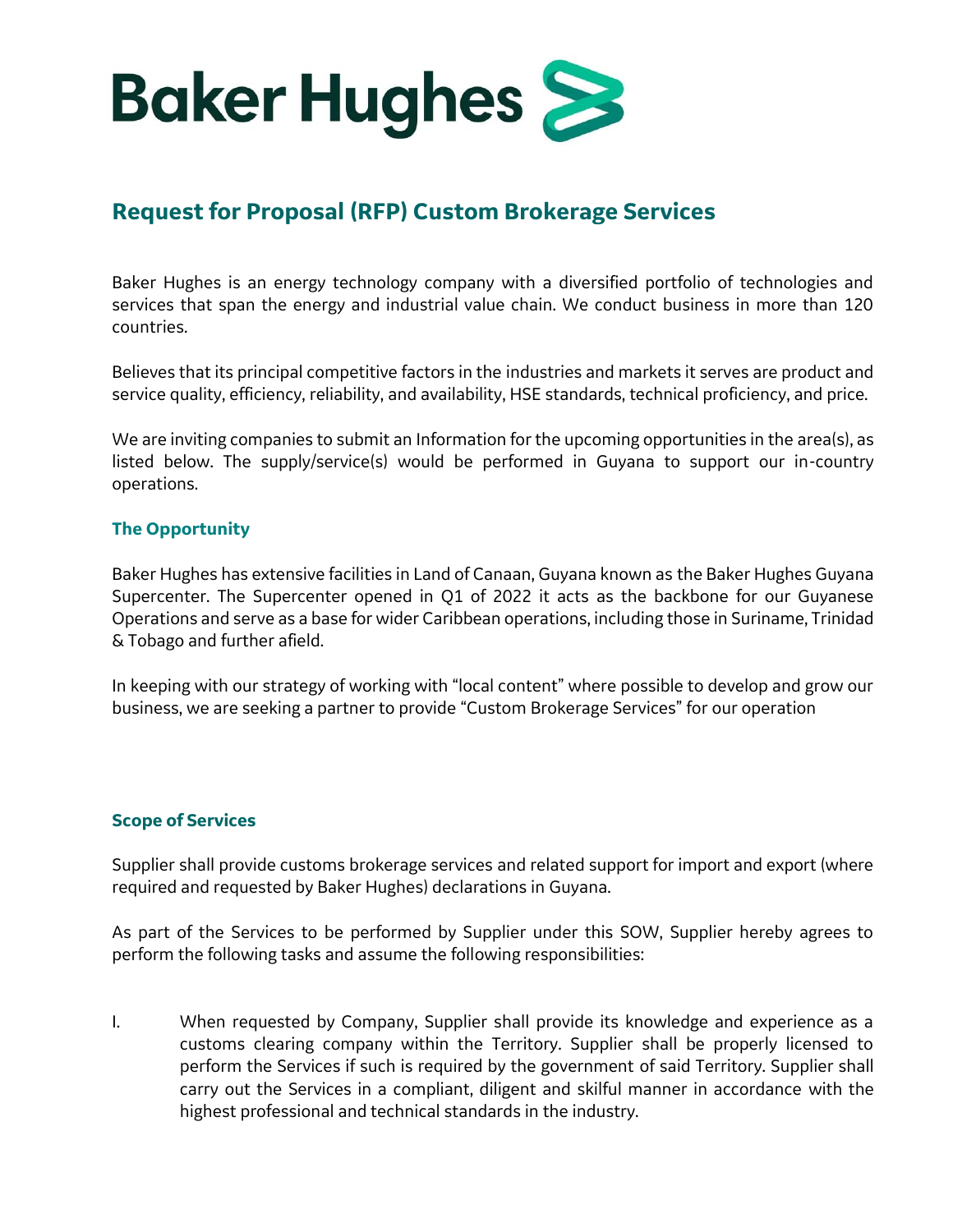- II. When requested by Company, Supplier shall assist and liaise with carriers, customs officials and others third parties in connection with the preparation of documentation and the filing of same with the proper authorities necessary for goods, products, documents, equipment, and other tangible items being shipped in the name of Company or its Company Affiliates for the ultimate purpose of clearing the foregoing through customs at the point of entry into the Territory.
- III. Supplier agrees to perform in accordance with any specific instructions included in the applicable service request.
- IV. Supplier agrees to keep Company informed at the earliest possible stage of potential problems it may be experiencing regarding transportation availability that may impact Supplier's ability to deliver the Services on schedule. Supplier shall also provide the details of the actions, plans and methods intended to resolve them. Company will notify Supplier as soon as practical if problems occur in using Supplier's services, or if the quantity, timing or nature of demand changes. Early notification allows both Parties time to plan around and mitigate problems
- V. Supplier will keep accurate shipment and transaction data on record and will make this available to Company upon request in a formal structured report.
- VI. Supplier will never list Company or Company Affiliate as the "Shipper", "Exporter," or "Importer" in government documentation unless Supplier has been hired by Company or Company Affiliate to prepare such paperwork.
- VII. Supplier will ensure that all legal obligations pertaining to the transportation of dangerous goods are complied with by personnel responsible for handling such goods, including but not limited to requirements concerning the packaging, marking, and labelling of shipments of such goods, as well as requirements concerning the training of personnel in the handling of such goods.
- VIII. Properly prepare and submit (or cause to be prepared and submitted) a true and correct customs declaration (including all required documents, certifications, registrations, licenses, and authorizations) if customs entry will be made in Company's or Company's Affiliate's name.
- IX. Properly prepare and submit (or cause to be prepared and submitted) a true and correct export declaration (including all required documents, certifications, registrations, licenses, and authorizations) if export will be made in Company's or Company Affiliate's name.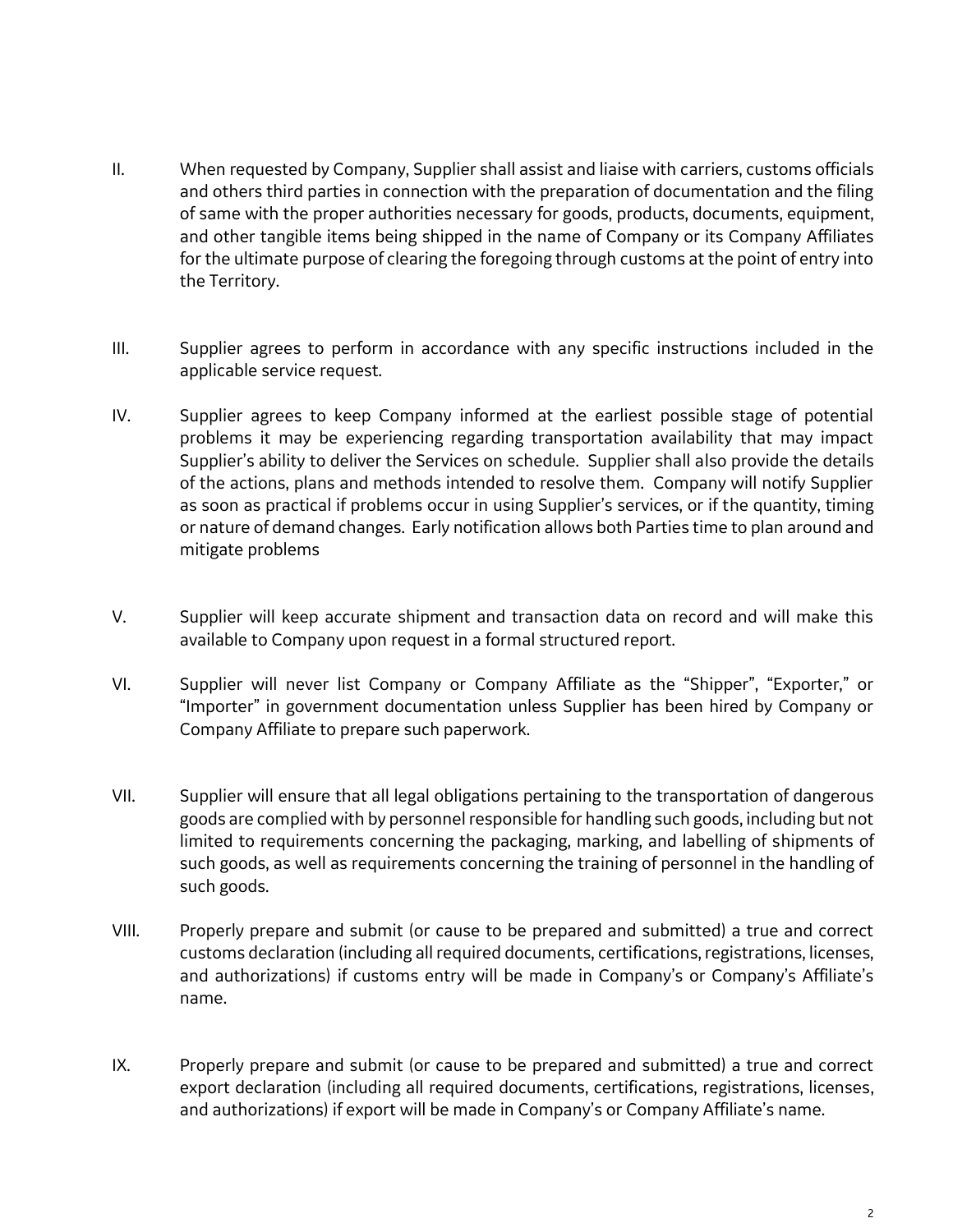- X. Notify Company in writing prior to using any subcontractor in executing the responsibilities set forth in clauses VIII and IX. No such subcontractor of Supplier shall be considered as a subcontractor of Company or Company's Affiliate.
- XI. Timely, expeditiously and completely pay to the appropriate government agency all monies tendered by Company and/or Company Affiliates for customs duties, fees and taxes.
- XII. Create and retain all documents required by law for import or export of freight, keeping them in the format (e.g., original or copy, hardcopy or electronic copy) required by law, for the duration required by law, and in such other conditions and ways required by law.
- XIII. If Supplier receives any written or oral questions or inquiries from any government entity regarding the accuracy of any customs (or import or export) declaration, it will immediately notify Company or its Affiliate, as the case may be.
- XIV. Enter any other country/regional specific requirements not specified elsewhere.
- XV. Service provider shall comply with applicable import and export regulations, including:
	- a. Filing of a proper customs declaration
	- b. Ensuring that the information reflected on the customs declaration is correct specifically the following:
		- i. Company name and Official Customs Registration information
		- ii. Value of the goods
		- iii. Country of origin of the goods
		- iv. Tariff code / Harmonized System (HS Code) of the goods
		- v. Name and address of importer and exporter
		- vi. Weight, measures and Quantities
		- vii. Enter any other country/regional specific requirements

c. Ensuring that the customs inspection procedure is completed when required and authorization for the inspection procedure is documented

d. Ensuring compliance to applicable import or export permit or license is in place if commodity is restricted for import or export

e. Ensuring compliance on declaration of import and export permits as per shipping documents provided by Baker Hughes companies or vendors

f. Ensuring only non-sanctioned country routes, non-sanctioned subcontractors, and nonsanctioned vessels are used

g. Enter any other country/regional Local Import and Export Trade Compliance Requirements in this section.